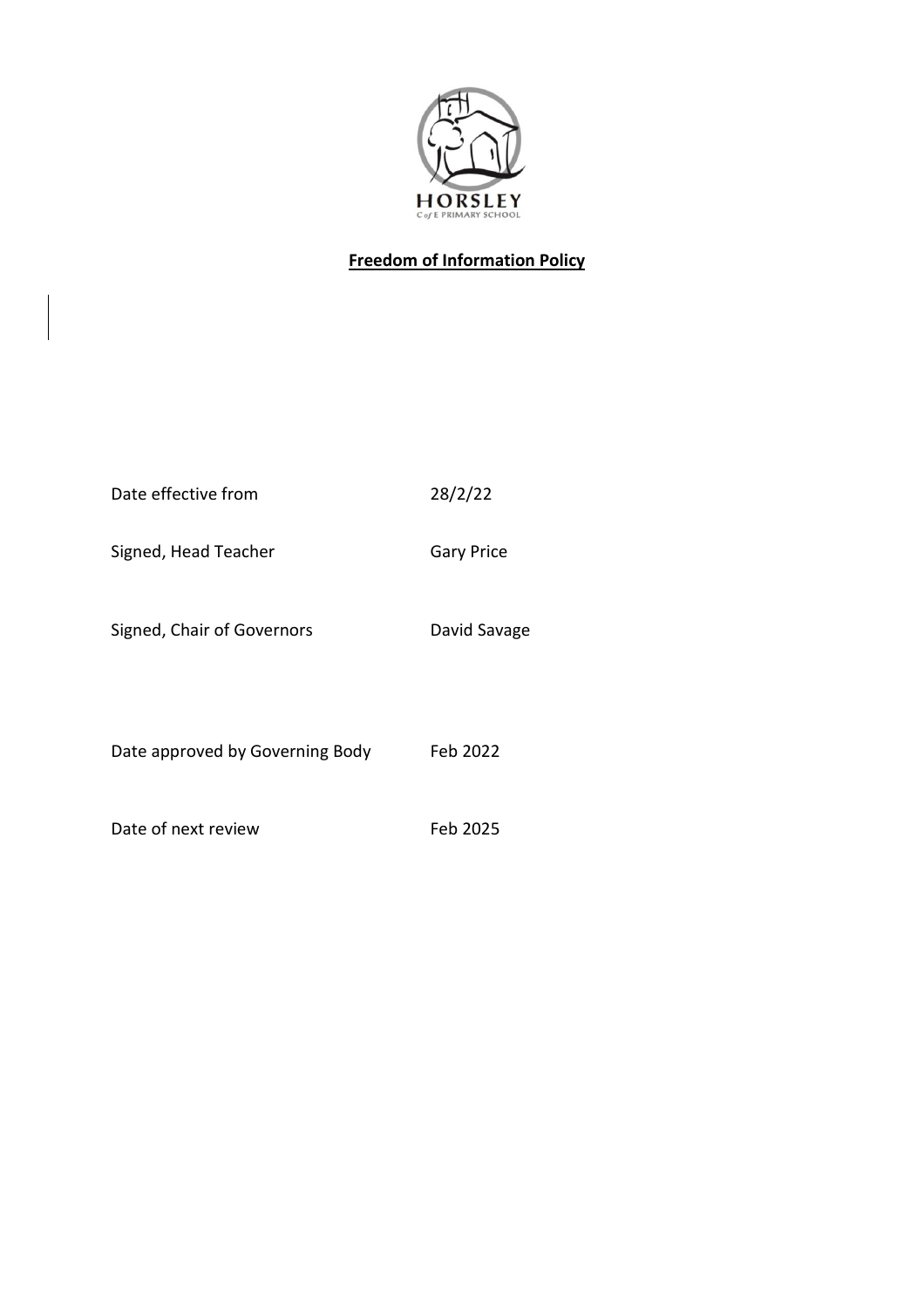### **Horsley School Freedom of Information Policy**

It is the responsibility of the Governors to ensure procedures are in place to ensure that the school handles information requests covered by the Freedom of Information Act 2000 (FoIA), the Data Protection Act 2018 (DPA) and the Environmental Information Regulations 2004 (EIR) in accordance with the provisions laid out therein and that the school satisfies the standards set out in the Lord Chancellor's Code of Practice on satisfying public authorities obligations under the FoIA, produced under section 45 of that Act.

#### Contents

- 1. Introduction
- 2. Background
- 3. Timescales
- 4. Delegated Responsibilities
- 5. Scope
- 6. Requesting information
- 7. Withholding information
- 8. Releasing a third party's information
- 9. Information held within contracts with the School
- 10. Complaints procedure
- 11. Requests made under the Data Protection Act
- 12. Illegal Actions
- 13. Review of the policy

### 1. Introduction

Horsley School is committed to transparency in its dealings with the public and fully embraces the aims of the Freedom of Information Act 2000 (FoIA) and the access provisions of the Data Protection Act (DPA) 2018. The School will make every effort to meet its obligations under the respective legislation and will regularly review procedures to ensure that it is doing so.

The underlying principle of this policy is that the public have a right to access to recorded information held by the School and that the School should seek to promote an open regime regarding access to information, subject to the exemptions contained within the relevant legislation.

### 2. Background

The FoIA applies to all public authorities and came fully into force on 1st January 2005. It provides the public with a statutory right of access to recorded information held by authorities, subject to certain exemptions, within twenty working days. The Act is fully retrospective and applies to all information that falls within the scope of the Act, not just information created from 1st January 2005. Section 19 of the Act also obliges the School to make information pro-actively available in the form of an approved "publication scheme".

In addition, individuals currently have a statutory right of access to their own "personal data" under the DPA. Individual access rights to personal data are extended by the FoIA through amendments to the access provisions of the DPA.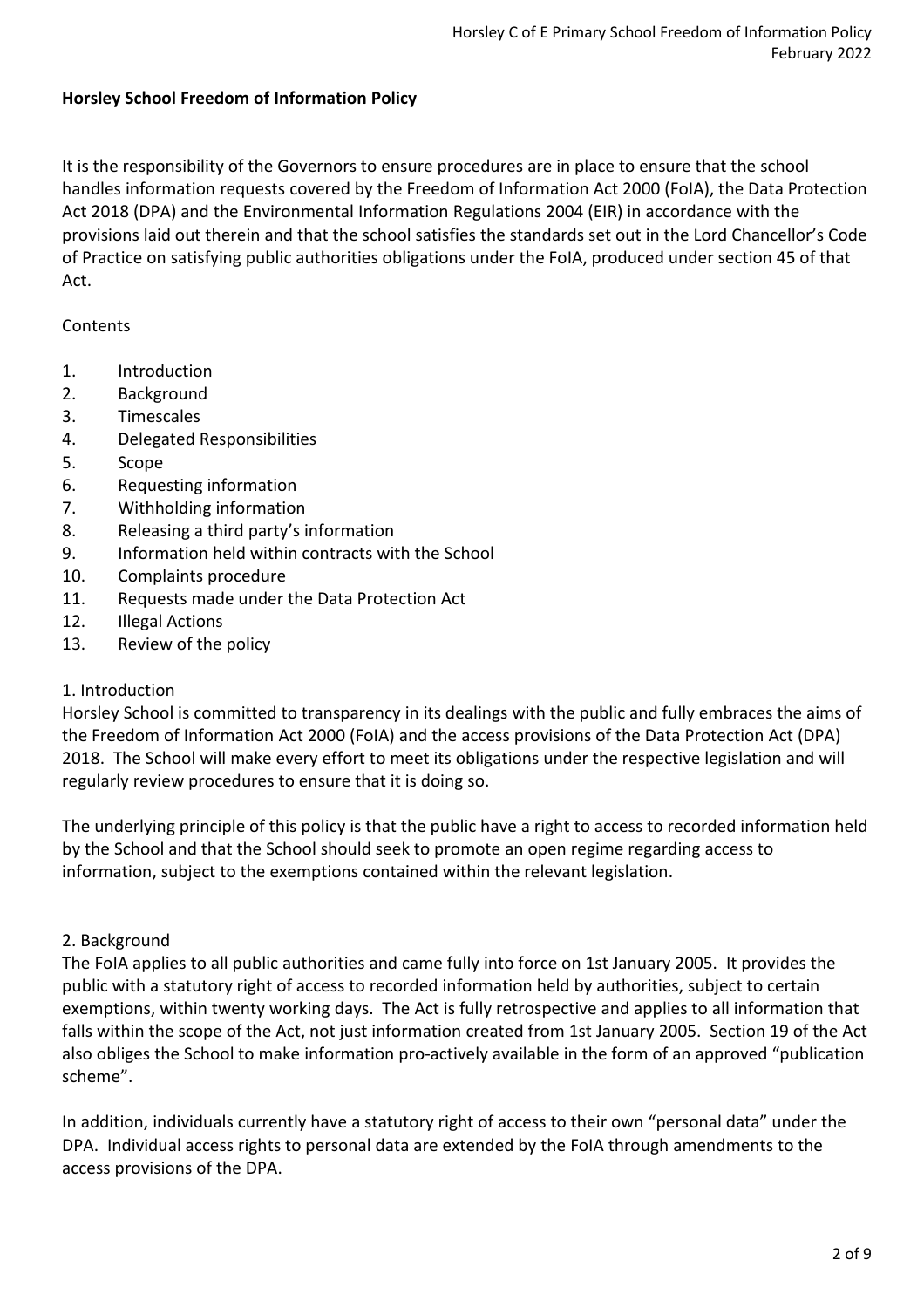The Environmental Information Regulations (EIR) provides a statutory right of access to "environmental information", as defined in these regulations. The EIR came into force on 1st January 2005 and replaced the existing 1992 Regulations. The EIR are also fully retrospective.

The Government's Information Commissioner enforces these three information regimes.

Each regime contains certain categories of exempt information, where information can be withheld. Any decision to withhold information under an exemption can be referred by the applicant to the Information Commissioner, who can overturn any decision to withhold information. For the purposes of this policy, the "public" is defined as any individual or organisation anywhere in the world and an "information request" refers to any request for recorded information made under the FoIA, EIR or DPA.

# 3. Timescales

Freedom of Information requests should be dealt with within 20 working days, excluding school holidays. Requests for Data Protection (subject access requests) should be dealt with within 1 calendar month. Requests for pupil education records should be dealt with within 15 school days.

## 4. Responsibilities

Overall responsibility for ensuring that the School meets the statutory requirements of the FoIA, EIR and DPA lies with the Governors and the Chair of Governors has overall responsibility for information management issues. They have delegated the day-to-day responsibility of implementation to the Head teacher.

The Head teacher is assisted by the school business manager who currently fulfils the role of 'FoI officer'. All School staff are responsible for ensuring that they handle requests for information in compliance with the provisions of the various Acts, taking advice from the FoI officer where necessary.

### 5. Scope

This policy applies to all recorded information held by the School that relates to the business of the School. This includes:

Information created and held by the School Information created by the School and held by another organisation on our behalf Information held by the School provided by third parties, where this relates to a function or business of the School (such as contractual information) and Information held by the School relating to Governors where the information relates to the functions or

This policy does not cover personal written communications (such as personal e-mails sent by staff). The School's Data Protection Policy establishes the standards regarding the use of "personal data" (as defined in the DPA).

# 6. Requesting Information

business of the School

### Procedures

If you require a paper version of any of the documents within the scheme, please contact the school by telephone, email or letter. Contact details are set out below.

Horsley C of E Primary School The Street Horsley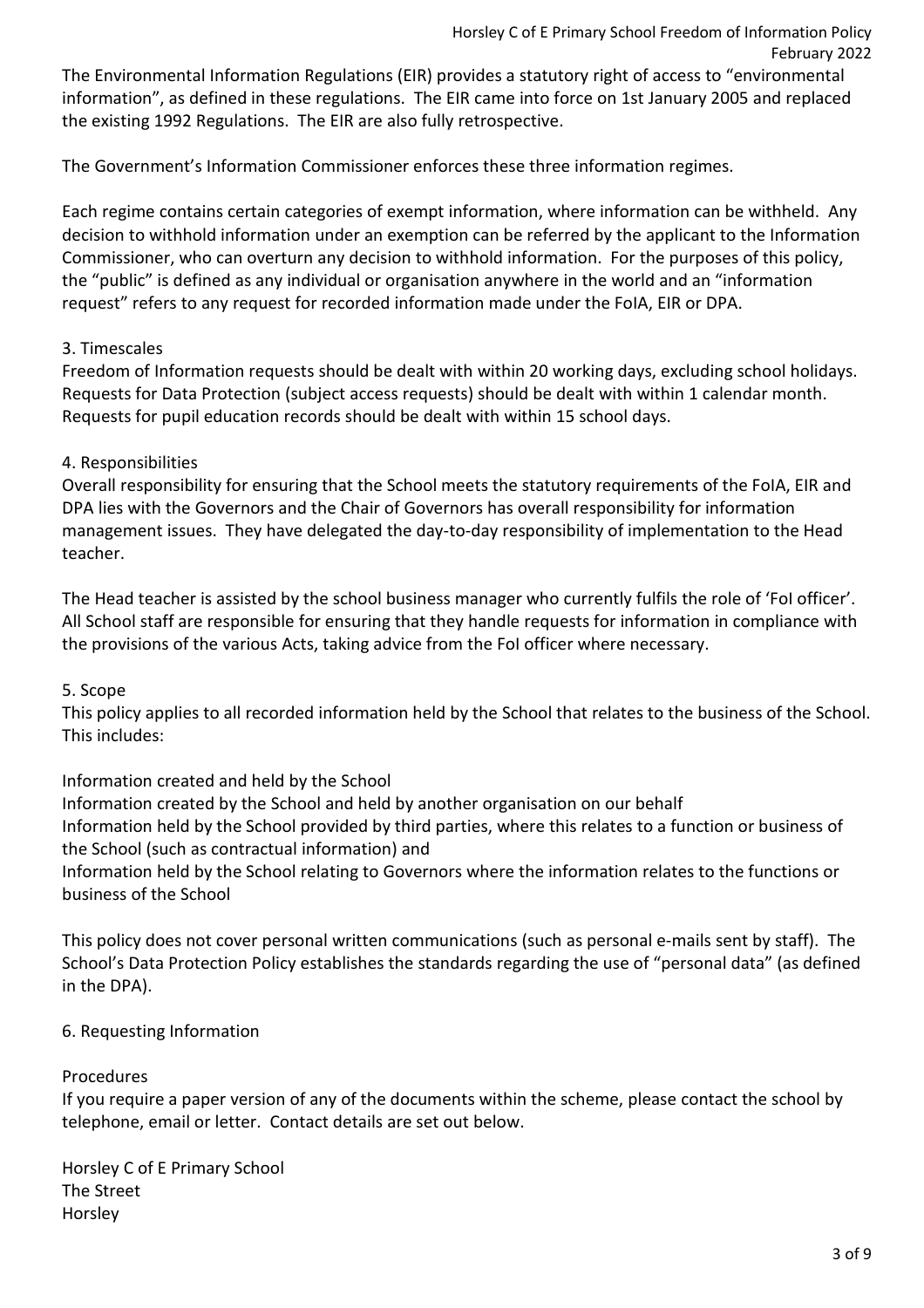GL6 0PU 01453 833625 admin@horsley.gloucs.sch.uk

The School has a duty under both the FoIA and EIR to provide advice and assistance to applicants making information requests. This includes assisting the applicant in making the application for information. Although no such duty exists under the DPA, the same level of care will be provided.

#### Charges

The three information regimes contain different provisions that permit charges to be made for responding to information requests. The Governing Body may charge a fee for complying with requests, as calculated in accordance with FoIA regulations. If a charge is to be made, the School will give written notice to the applicant before supplying the information requested.

The School will only charge for the cost of copying and transmitting information, not for time taken in reaching decisions regarding whether information is covered by an exemption.

Where the School estimates that the cost of locating the information will exceed the statutory threshold of £450, it will consider whether or not to comply with the request. The School is not obliged to comply with such a request but may choose to do so.

The Data Protection Act 1998 permits a charge of up to £10 to be made for responding to requests for personal data. There is a sliding scale of up to £50 for copies of educational records.

#### Publication

Section 19 of the FoIA obliges the School to make information pro-actively available in the form of a "publication scheme". This scheme will list categories, or "classes" of information that will routinely be made available without the need for a specific information request. These are described fully in Annex 1 of this policy. The School will indicate in the scheme where it wishes to charge for providing particular categories of information. The scheme is published on the School's website.

The School plans to review this scheme regularly. Whenever any information is provided in response to a recorded FoIA enquiry, the School will assess whether the information is suitable for wider publication. In general, there will be a presumption in favour of publishing such information on the School's website.

### 7. Withholding information

The Freedom of Information Act contains 23 exemptions whereby information can be withheld. There are two categories; absolute and non-absolute. The School will only withhold information if it falls within the scope of one or more of these exemptions.

Where an absolute exemption applies, the School can automatically withhold the information. However, where the exemption is non-absolute the information can only be withheld where the School decides that the public interest is best served by withholding the information. Certain exemptions also contain a "prejudice test", which means that the exemption can only be claimed if disclosing the information would prejudice the interest protected by the exemption.

The School will only withhold information covered by the exemption. Complete files or documents will not be withheld just because part of the information is covered by an exemption.

The School will only apply an exemption where it has reason to believe that prejudice might occur to the interest protected by the exemption. In addition, wherever a "public interest" exemption is being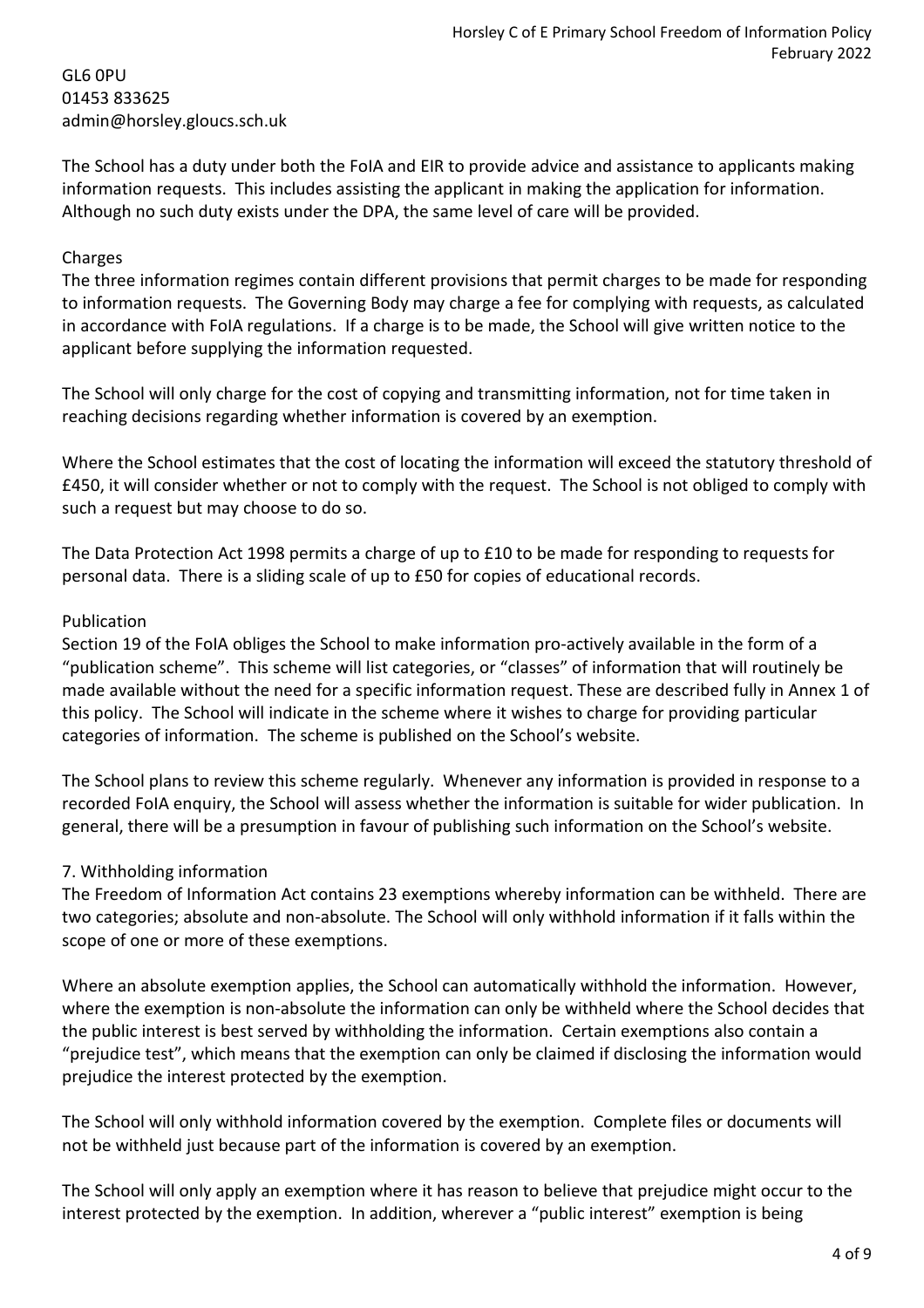considered, the School will only withhold that information which it can demonstrate that the public interest will be best served by withholding. When considering withholding information under a nonabsolute exemption the School will take into account whether the release of the information would:

- promote further understanding of current issues of public debate;
- promote the accountability of decisions taken by the School and the spending and allocation of public money;
- bring to light matters of public safety;
- allows the public to understand and challenge decisions made by the School;
- be otherwise in the public interest.

Where information is withheld under an exemption in most cases the reason behind the decision will be made clear to the applicant, citing the exemption under which the information is being withheld. The applicant will also be given details of the right to challenge the decision through the School's Governing Body and the right of appeal to the Information Commissioner's Office.

Where a staff member plans to apply an exemption, he/she will consider whether other schools hold similar information. If this is considered likely, he/she may contact the relevant school(s) to ensure that a consistent response is provided to the applicant.

The School will also refuse to supply information under the FoIA, where the request is considered "vexatious" or "repeated" and under the EIR, where the request is considered 'manifestly unreasonable'.

### 8. Releasing a third party's information

Where, in response to a request, information belonging to a third party (either an individual or other organisation) has to be considered for release, the staff member that received the request will seek input from the FoI officer prior to the release of the information.

The release of third party information will be considered carefully to prevent actions for breach of confidence or, in the case of living individuals, breaches of the DPA. Both the EIR and FoIA permit information to be withheld when its release would breach the provisions of the DPA.

When the requested information relates to a living individual and amounts to "personal data" as defined in the DPA, its disclosure could breach the DPA. Therefore the release of third party personal information relating to living individuals will be considered in accordance with the data protection principles and, in particular, the "third party" provisions of the DPA.

Where appropriate, the School will contact the individual to ask for permission to disclose the information. If consent is not obtained, either because it was not considered appropriate to approach the third party or the third party could not be contacted or consent is refused. The School will then consider if it is reasonable to disclose the information, taking into account:

- any duty of confidentiality owed to the third party
- the steps taken to seek consent
- whether the third party is able to give consent and
- any express refusal of consent

The decision to disclose third party information will also take into account the impact of disclosure on the third party, relative to the impact on the applicant of withholding the information. Where the third party has been acting in an official, rather than private capacity, the School will be minded to disclose the information, although decisions will be made on a case by case basis.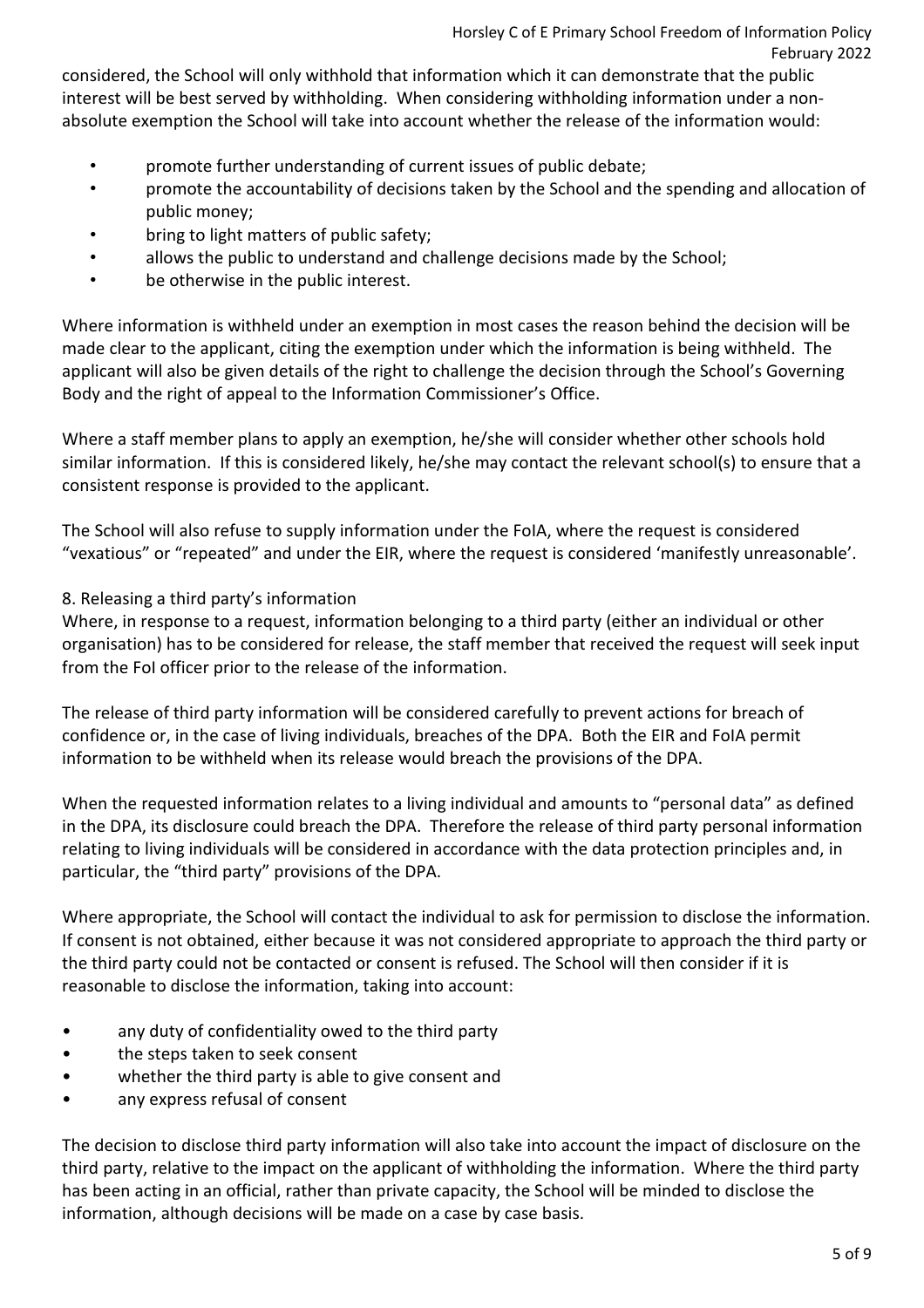Where the information relates to a staff member, the provisions of the DPA will still apply in many circumstances but the nature of the information will influence the School's decision whether to release the information. Where the information relates to a matter clearly private to the individual, e.g. a disciplinary hearing, the information will almost certainly be withheld. However, where the information relates to the member of staff acting in their official capacity, e.g. an expenses claim, the information will normally be released. The exemption relating to the release of a third party's personal data will not be used to withhold information about administrative decisions taken by the School.

As the DPA only relates to living individuals, the exemption relating to Data Protection under both the EIR and FoIA will not apply to information held about the deceased. Where the request might be controversial, the staff member will seek input from the FoI officer who will take advice from the Governing Body where necessary.

Where the third party is an organisation, rather than an individual, the provisions of DPA 1998 will not apply. The School will consider consulting the third party concerning the release of their information where:

- the views of the third party may assist the School to decide whether an exemption under the Act applies to the information and
- in the event of the public interest test being applied, where the views of the third party may assist the School to make a decision relating to where the public interest lies

Consultation will not be undertaken where:

- the School will not be disclosing the information due to some valid reason under the Act
- the School is satisfied that no exemption applies to the information and therefore cannot be withheld and
- the views of the third party will have no effect on the decision e.g. where there is other legislation preventing disclosure

Where input from a third party is required, the response time for the request remains the same. Therefore it will be made clear to the third party at the outset that they have a limited time for their views to be provided and that where responses are not immediate, the decision to disclose may have to be made without their input in order for the School to comply with the statutory time limits dictated by the legislation.

The School will endeavour to inform individuals and organisations submitting information that the information might be released following an information request and, where appropriate, will provide the supplier of the information opportunity to request confidentiality or supply reasons as to why the information should be treated confidentially.

9. Information held within contracts with the school

Any contractual information, or information obtained from organisations during the tendering process, held by the School are subject to the provisions of the FoIA and EIR. Whenever the School enters into contracts, it will seek to exclude contractural terms forbidding the disclosure of information beyond the restrictions contained in the legislation. A standard form of wording will be included in contracts to cover the impact of FoIA and EIR in relation to the provision of information held in contracts.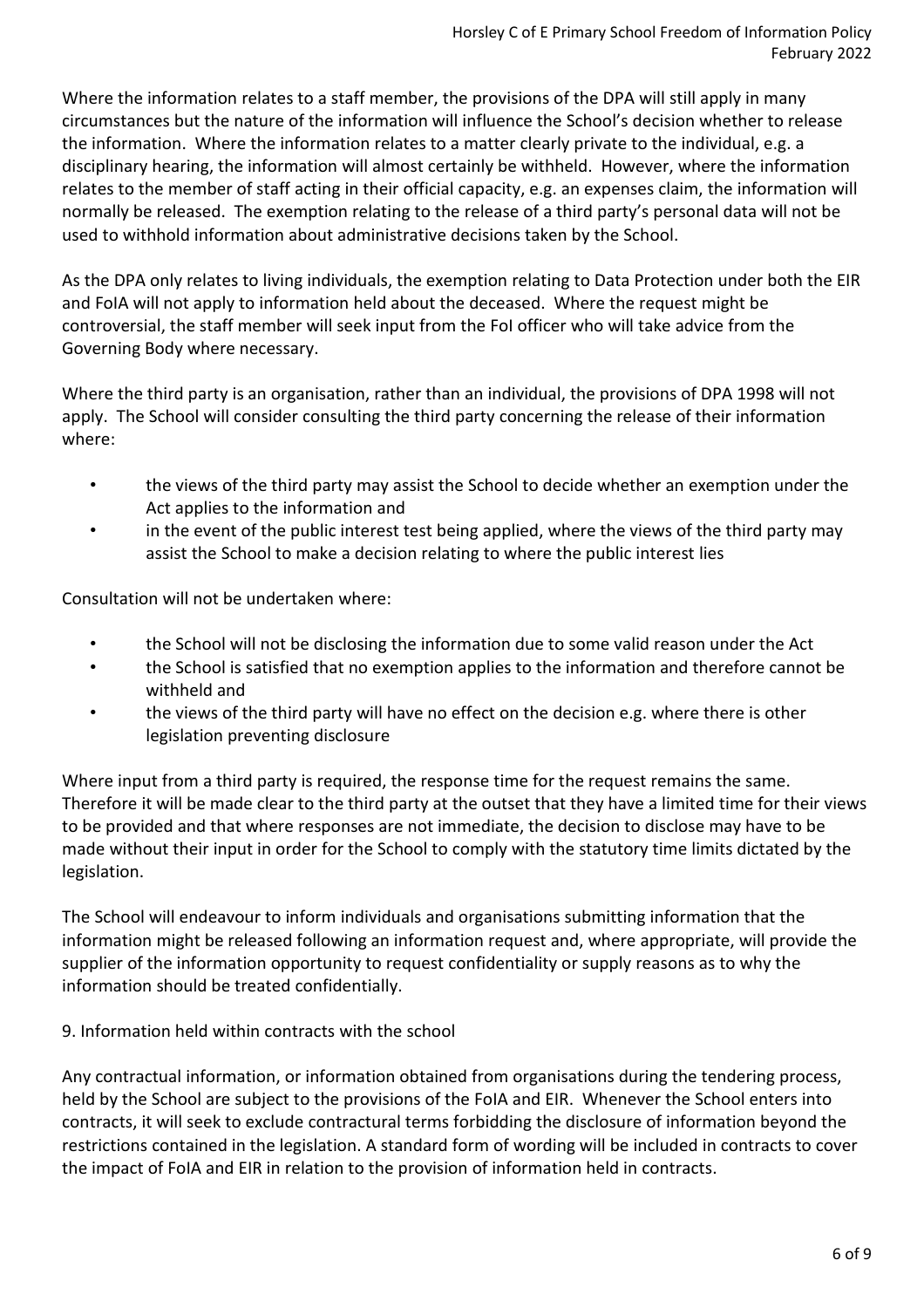treated as actionable breach of confidence. Where the School intends to include non-disclosure provisions in a contract, it will agree with the contractor a schedule of the contract that clearly states which information should not be disclosed.

The School will only agree to enter into confidentiality clauses where the information is confidential in nature and that it is confident that the decision to restrict access to the information could be justified to the Information Commissioner.

Where information is not covered by the exemption relating to information accepted in confidence, a further exemption specifically under FoIA may be relevant, relating to commercial interests. This exemption is subject to a "public interest" test. Whenever the School has to consider the release of such information, it will contact the relevant organisation to obtain its opinions on the release of the information and any exemptions they may think relevant. However, the School will make the final decision relating to the disclosure of the information.

The School can also withhold information contained in contracts where any of the other exemptions listed in the FoIA or EIR are appropriate, although information will only be withheld in line with the School's policy on the use of exemptions. All future contracts should contain a clause obliging contractors to cooperate fully and in a timely manner where assistance is requested in responding to an FoIA or EIR request.

# 10. Complaints procedure

Whenever the School withholds information under an exemption, or for any other reason, it will inform the applicant of their right to complain about the decision through the School's complaints procedure and of the right of appeal to the Information Commissioner. Any complaint received will be dealt with in accordance with the School's complaints procedure as detailed in its Complaints Policy. If the result of the complaints is that any decision to withhold information be overturned, this information will be supplied as soon as it is possible.

# 11. Requests made under the Data Protection Act

The Data Protection Act 2018 entitles an individual to his or her 'personal data', as defined in that Act, where the information is held on an automated system, such as a computer and also manual files, where they amount to what the DPA describes as an "accessible record" or in a structured filing system, defined in the DPA as a "relevant filing system".

The parental right to receive information pertaining to the "educational record" of their child should continue to be administered under the Education (Pupil Information) (England) Regulations 2000. Whenever a request for personal data is received and is not covered by these regulations, the request will be administered in accordance with the relevant section of the School's FoIA operating procedures.

Whenever a request is made under the DPA for personal data, the School will provide the applicant with the relevant information contained within files relating to that individual that is accessible under both the DPA and FoIA, subject to any exemptions.

Where it is not possible to remove third party information without rendering the response useless to the individual, the provision of third party information will be considered in line with section 7 of this policy regarding the disclosure of third party information.